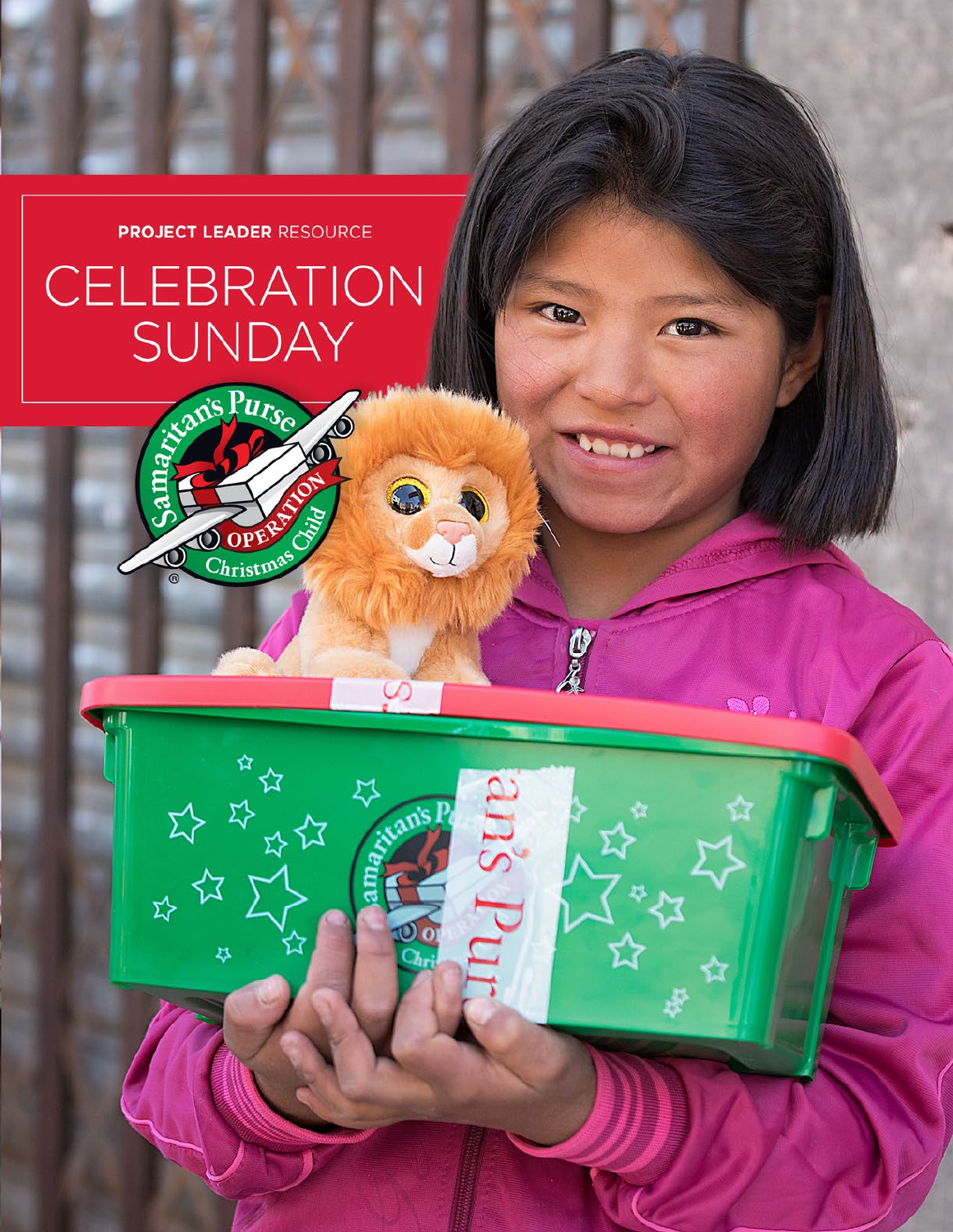## CELEBRATION SUNDAY

Celebration Event is for your church family to join together and rejoice about what God has done through your shoebox-packing efforts, regardless of whether or not you reached your goal.

### Suggested Agenda:

15–20 minutes

- **• Rejoice**
	- 1 minute—*Welcome* and *Shoebox Number Reveal* scripts.
- **• Reaffirm**
	- 2- to 4-minute video (Choose a video from the promo DVD or SamaritansPurse.ca/occ-videos).
	- 1 minute—*Impact* script.
- **• Pray**
	- 10 minutes—Have children or church members bring shoeboxes up to the platform/pulpit area. Invite the congregation to come up, lay hands on the boxes, and pray for them.
	- Pray specifically for each of the upcoming stops a shoebox makes on its journey to its destination. Use *Impact* script as a reference.
	- 1 minute—Close with *Wrap-Up* script.

### Set up:

- Print off *Welcome*, *Shoebox Number Reveal*, *Impact*, and *Wrap-Up* scripts.
- Have video and audio technology available and ready to play videos.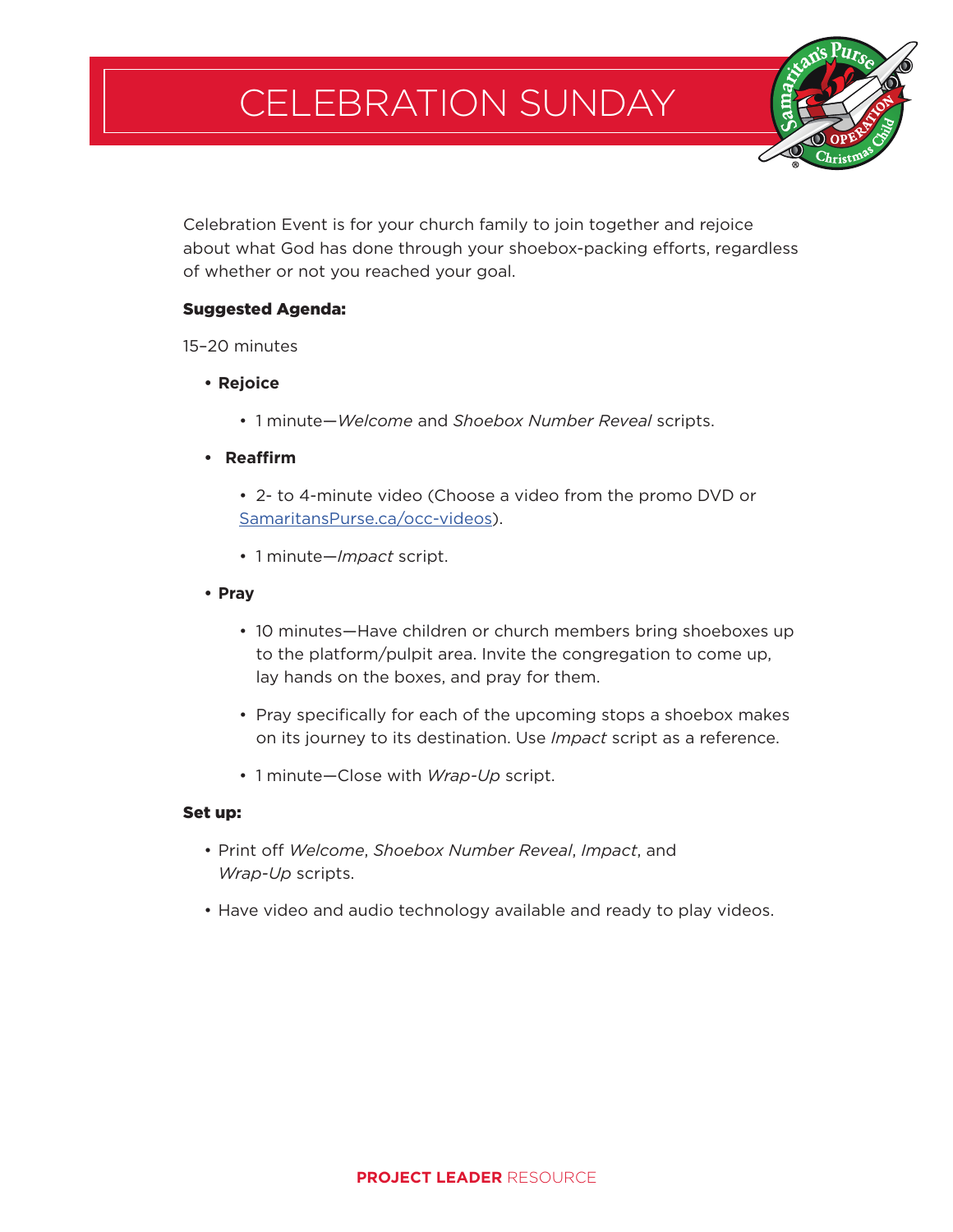# CELEBRATION SUNDAY

#### Decoration Ideas:

- Blow up balloons to decorate your church.
- Set up an Operation Christmas Child-themed Christmas tree.
- Hang up a world map or country flags.

#### Bonus Ideas:

- Decorate your church for Christmas that week.
- Have church members caravan to the drop-off location with their cars full of shoeboxes.
- Celebrate with a church potluck.
- Have children sing *Jesus Loves Me* in multiple languages to the congregation.
- Have teens read Spiritual Impact Stories provided in the World Café downloadable resource.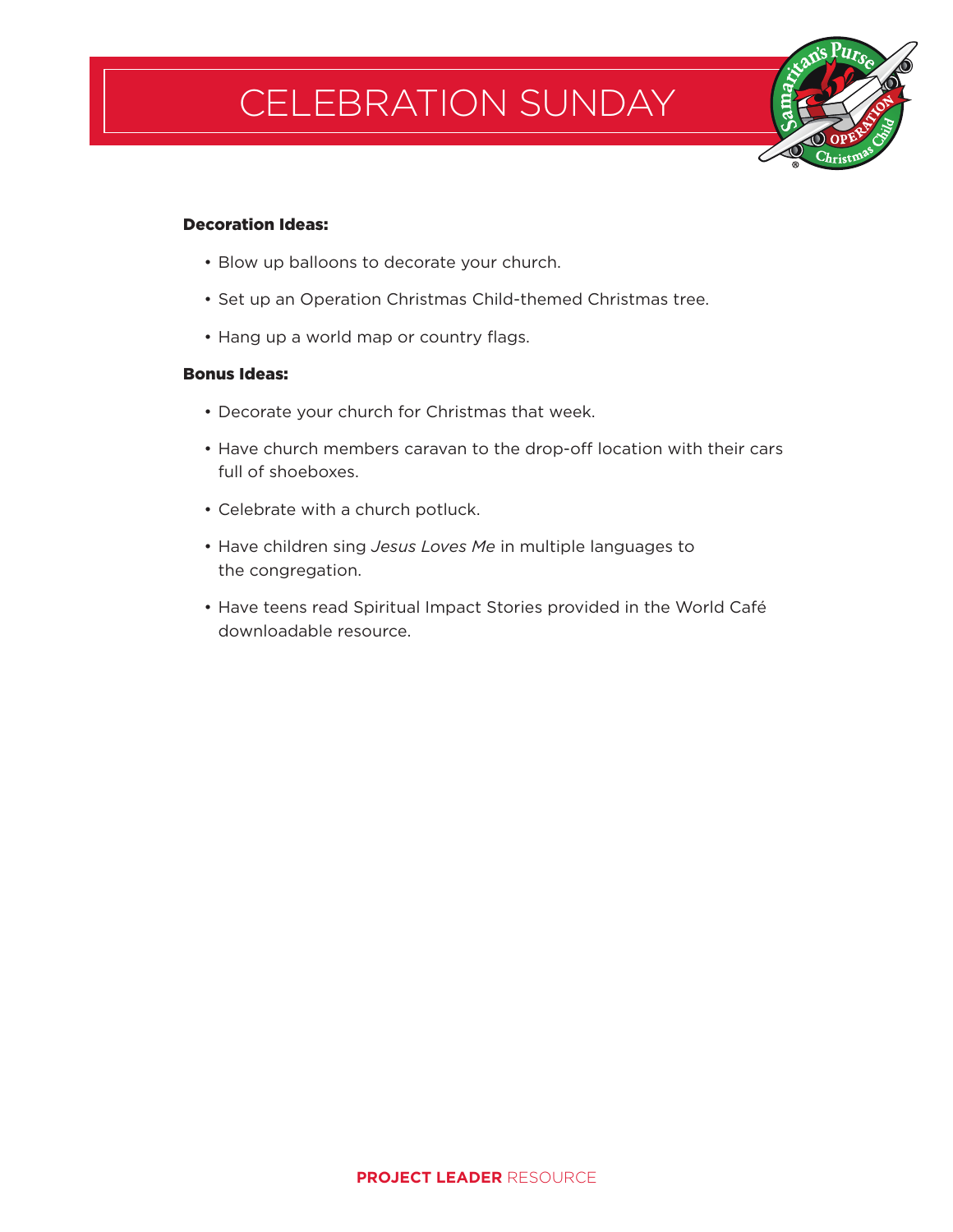## CELEBRATION SUNDAY



### Welcome Script:

Welcome everyone! Several weeks ago we started our shoebox- packing season. Now after *[shopping trips*, *crafting parties*, *packing parties*, *other events],* we gather again to celebrate what we've been able to achieve together with God's help.

### Shoebox Number Reveal Script:

I am so excited to tell you that as of today we have packed *[number of]* shoeboxes. That is a lot of boxes! And I want to personally express my appreciation to each one of you who gave, packed, or prayed.

### **OR**

We wanted to let you know in a fun way how many shoeboxes we received so, *[enjoy this photo montage, or bring up the thermometer, or insert another fun idea here]*.

### Impact Script:

These shoeboxes are headed out from *[your location]* and many of them will be sent to places of unimaginable poverty and darkness. The enemy does not want these boxes filled with the love and joy of Jesus to reach their destination. He doesn't want us to pray for these children. But we have an opportunity to go before these shoeboxes in prayer, walking beside them every step of the way until they reach the hands of a child. We are going to take the next few minutes to pray over these shoeboxes. Join us in praying for them as they travel to the collection center, continue on to the processing centers for inspection, head to the ports for shipping, go through customs, are transported in country, and finally, arrive in communities to share the love of Jesus. Pray as well for the heart of the child that will receive each shoebox, and the pastors or teachers that will be sharing the Gospel at each outreach event. Pray that the light of hope will shine and illuminate the darkness.